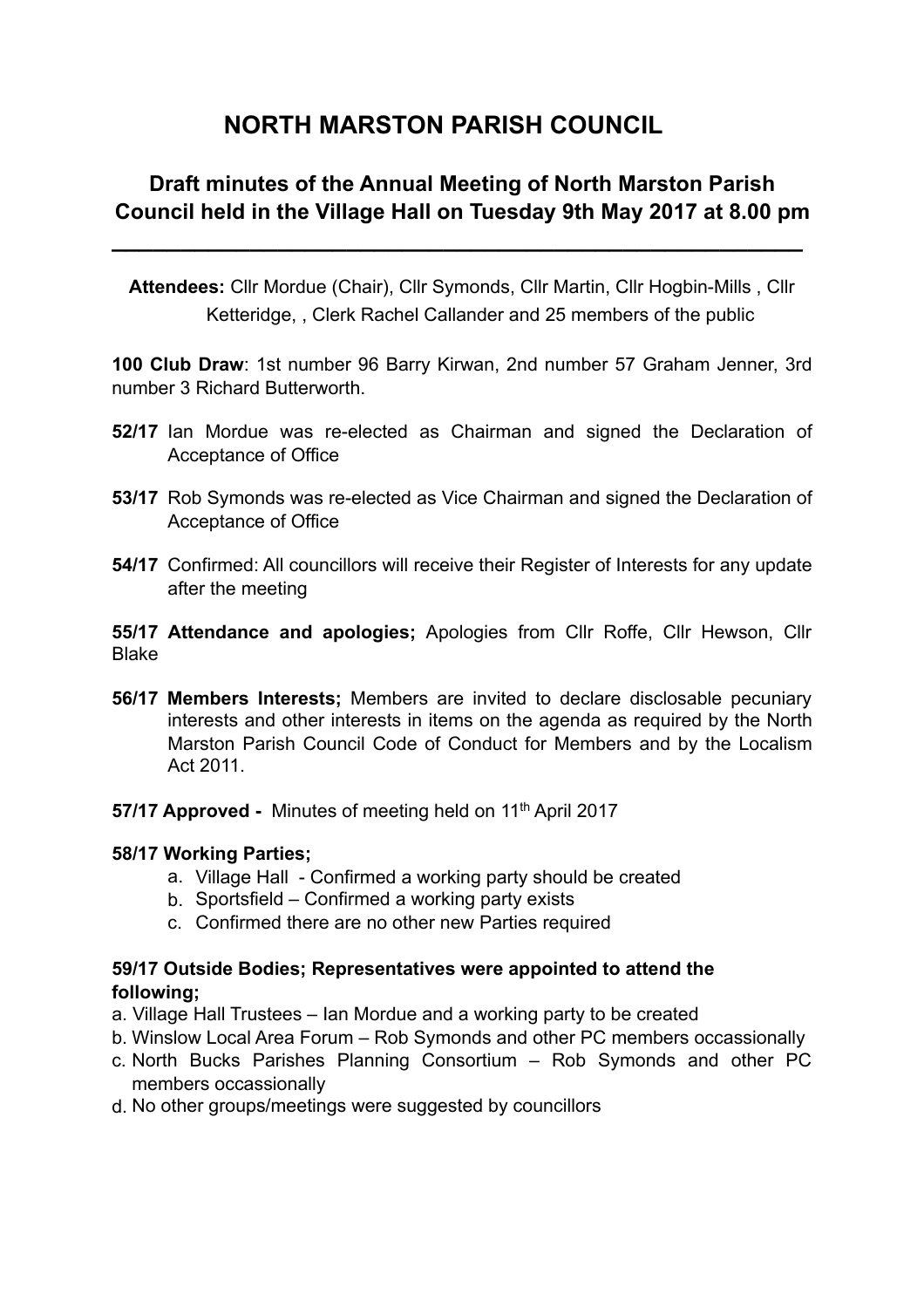**60/17** Resolved: the under-mentioned council documents for the coming year to be circulated to the Parish Council outside the meeting and put onto the website.

- a. Standing Orders
- b. Financial Regulations
- c. Complaints Procedure
- d. Code of Conduct
- e. Assets Register
- f. Risk Assessment

g. Councils Procedure for handling requests made under the Freedom of Information Act 2000 and the Data Protection Act 1998

Confirmed the Fire Assessment and Charity Policy will be actioned for the June meeting

## **61/17 Planning;**

- Approved: 17/01376/AHR Stonehill Farm (approved by 3 councillors prior to meeting)
- Opposed:17/01284/APP 4 Schorne Lane
- Approved:17/01229/APP 12 Granborough Road
- Opposed:17/01501/ALB 14 High Street

## **62/17 Outstanding issues** with previous clerk

Unresolved: The Parish Council agreed that this item would be taken off the agenda as the NI contributions and Employment Office have not responded to 3 letters regarding the requirements of holding data that currently resides with the previous clerk.

## **63/17 Environment;**

- i. **Highway:** 
	- $\triangle$  In progress Tfb reports sent to Janet Blake
		- 46035291 Intermediate 40mph sign on NM hill flattened by hedge cutting vehicle.
		- 46010044 and 46031824 Blocked gulley and drains on NM hill being monitored but floods
		- 46033044 Pavement in Granborough Road reported in December being looked at again 7th March.
		- 40038437 Collapsed Granborough road by Sportsfield
		- Resolved: Manhole cover outside no.15 Elmers Meadow is viewed by 2 councillors as non hazardess

✦ Traffic Calming in the village

• Confirmed that the new MVAS location opposite no. 51/53 has been approved by Tfb, extension posts will be installed at the already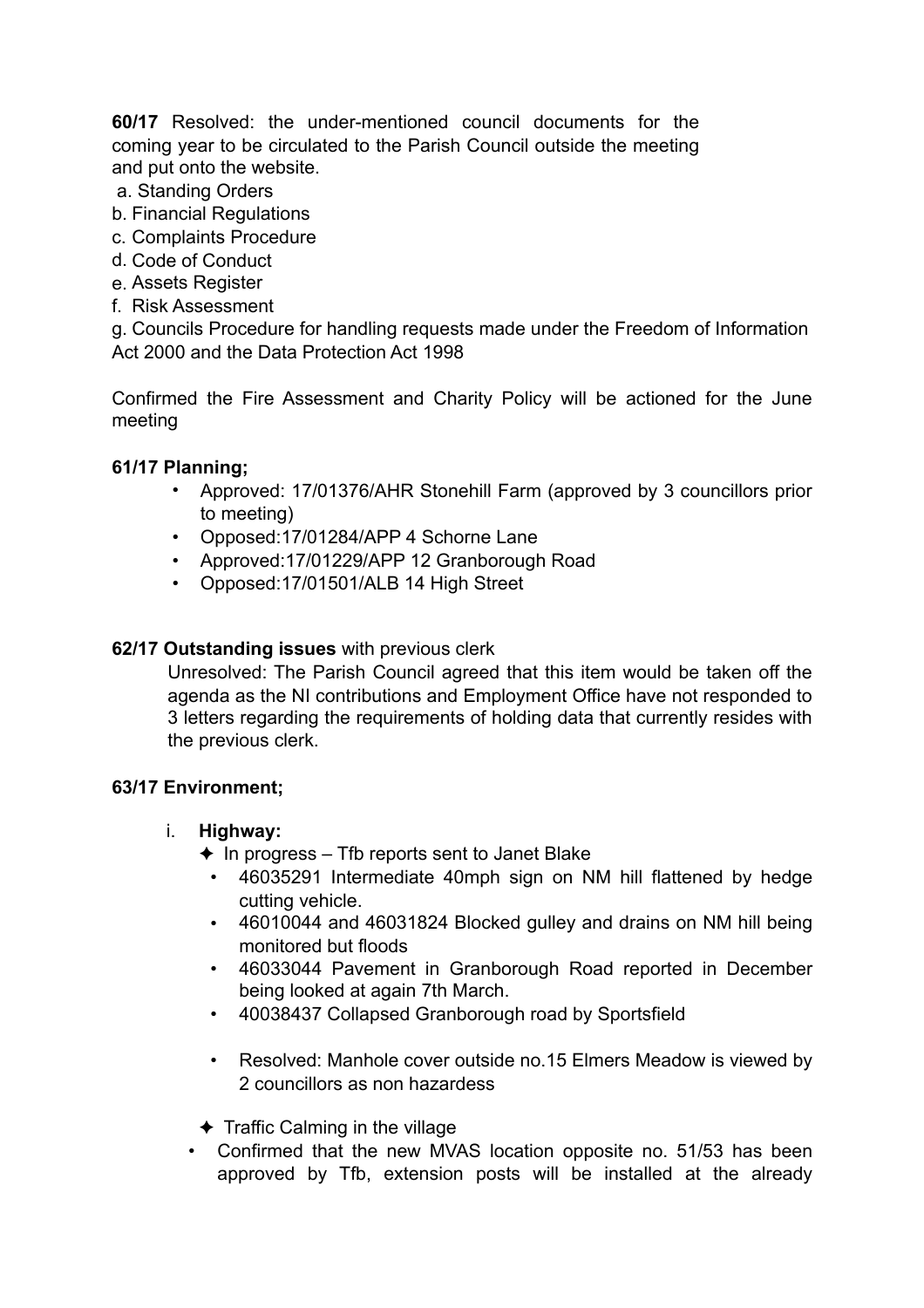approved locations outside no.49 and no. 59. Timescales will be confirmed.

- Confirmed new yellow countdown markers at the 3 entrances to the village will take a lot longer to install. Timescales will be confirmed.
- Agreed a 30mph repeater sign will be requested for the entry into the village via Quainton Road.
- Confirmed: The LAF Sentinel can be loaned to North Marston after official Sentinel training is complete. The current MVAS group and any other interested parties can be trained. Please contact [northmarston@gmail.com](mailto:northmarston@gmail.com) if you wish to join the group.
- Confirmed the winning Speed Awareness posters are in the process of being created as large posters for the gates of the village as well as for awareness around the village.

## ii. **Hedges/Village Upkeep**

Resolved: the Quainton Road ditch has been cleared of visible obstructions

## iii. **Light Pollution Concerns**

Resolved: Light pollution is not a concern for the Parish Council and the AVDC Environmental Health should be contacted.

## **Parish Action Plan/Projects:**

- i. Playground: Agreed a project plan for the playground will be available for the June meeting with a view that the village take ownership through fundraising events, overseen by the PC.
- ii. Pond: Confirmed waiting for agreement of the exact process and the biodiversity funding is highly likely.

## **Village Hall:**

- i. Village Hall extension: Confirmed waiting for the  $3<sup>rd</sup>$  quote.
- ii. Fire door quotes: Agreed quotes to be obtained as part of the Village Hall project. A key must be kept in the back door at all times for safety whilst Schorne Room is in use.
- iii. Resolved: The quote for the donated flooring is over £1,000 cheaper than purchasing a floor of choice and therefore the quote was approved.
- iv. Disabled toilet in Schorne Room: Confirmed the architect will replace the current toilets with one disabled toilet and a changing area.

v. Agreed to request a quote for the external front to the VH and to re-varnish the Village Hall floor.

## **64/17 Review of VALP**:

 The Parish Council (PC) presented the findings of the Housing questionnaire which had a 35% response and which will be uploaded onto the website.The aim of the questionnaire was to engage the community to hear your thoughts and deliver the message that this is the villages's plan. It was emphasized that the PC had had no input into the decision behind sites currently deemed as unsuitable and that this was purely a AVDC decision based on plots of land being submitted to AVDC. Reasons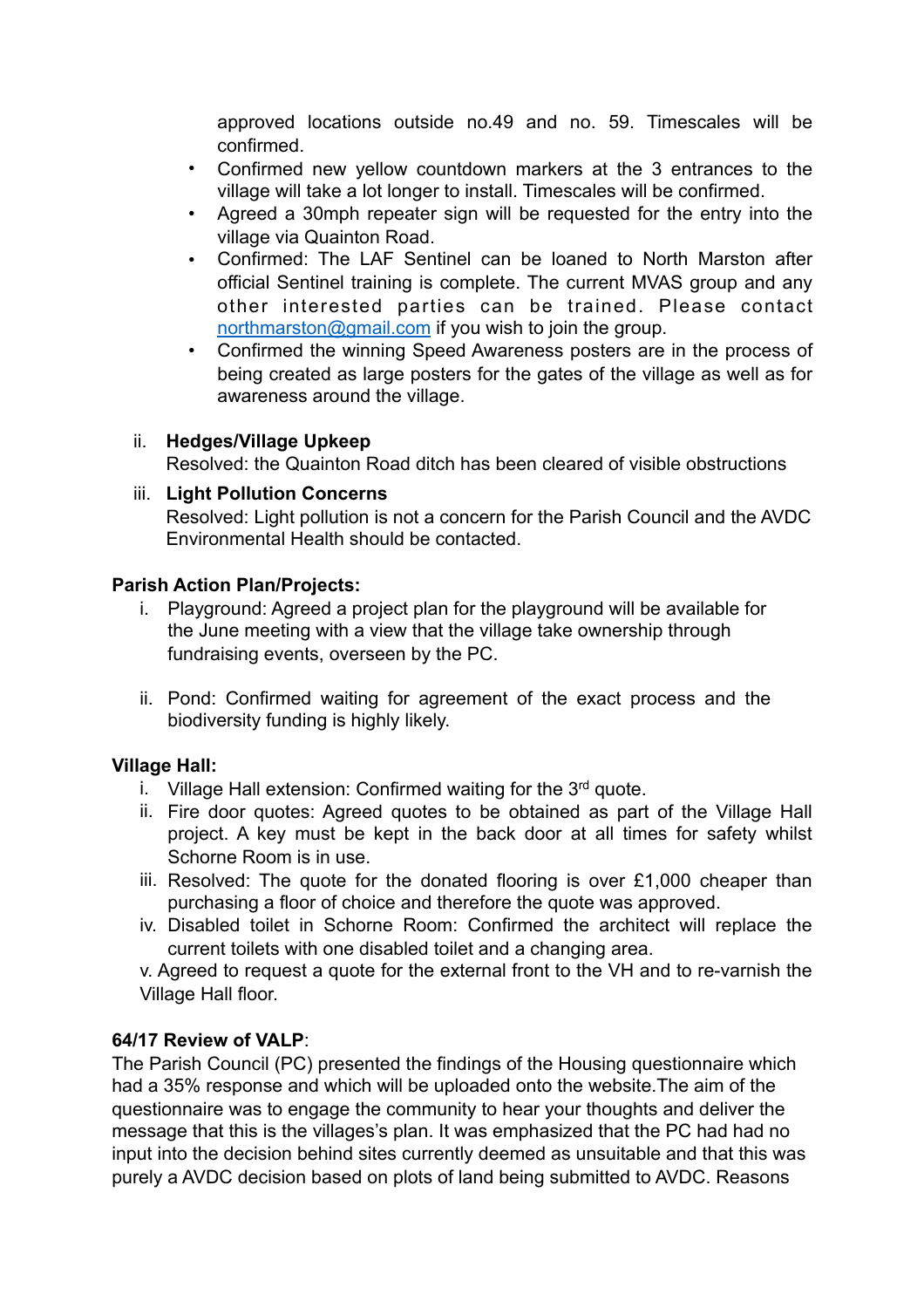for the unsuitability will also be put on the website but it was noted that this is at a point in time and will change if developers buy land or land owners decide to sell. Moving forward the PC will use the findings to develop a neighbourhood plan and so if there is a need to build houses in the future the PC have the first information at hand to then go back to the Village for further consultation.

#### **65/17** Co-opt a new Councillor

 Resolved: 2 new Councillors, Katherine Du Plessis and Andrew Boyt, were coopted and completed a declaration of acceptance of office. Paul Ketteridge has stepped down and the Parish Council thank Paul for his contribution over the years.

## **66/17 Finance;**

✦Resolved: Sections 1 and 2 of the 2016/17 Annual Audit were signed and approved. The Notice of Appointment for the exercise of Public rights will appear on the website and notice board on the  $7<sup>th</sup>$  June

## **a. Receipts and Payments of Accounts**

## **The following cheques are to be raised for the Parish Council**

001349 Clerk Expenses £78.74, no VAT included 001350 Clerk April Salary £\*\*.\*\*, no Vat included 001351 AVALC 2015-2016 £20.00, no VAT included 001353 Lynch Garden services £410.00, no VAT included 001352 Bucks and MK Assoc of Local councils £121.79, no Vat included

## **The following cheques are to be raised for the Village Hall**

000503 Earthed Electrical £835.00, no VAT included 000504 E-on Schorne Room £113.48, £5.40 VAT included 000505 E-on Village Hall £203.94, £9.71 VAT included 000506 Katherine Du Plessis, VH refund deposit £50.00, no VAT included 000507 Emma Lynch £120, no VAT included

## **The following cheques are to be raised for the Sportsfield**

000512 E-On £155.12, £8.82 VAT included 000513 Barry Kirwan £30.00 100 club, no VAT included 000514 Graham Jenner £20.00 100 Club, no VAT included 000515 Richard Butterworth £10.00 100 club, no VAT included

## **67/17 Posts and Consultations**

Resolved: The councillors received the following:

- NALC Housing White Paper Consultation
- Bucks and MK Local Assoc of Council Newsletter matters arising 2017
- CPRE Bucks Planning Roadshow